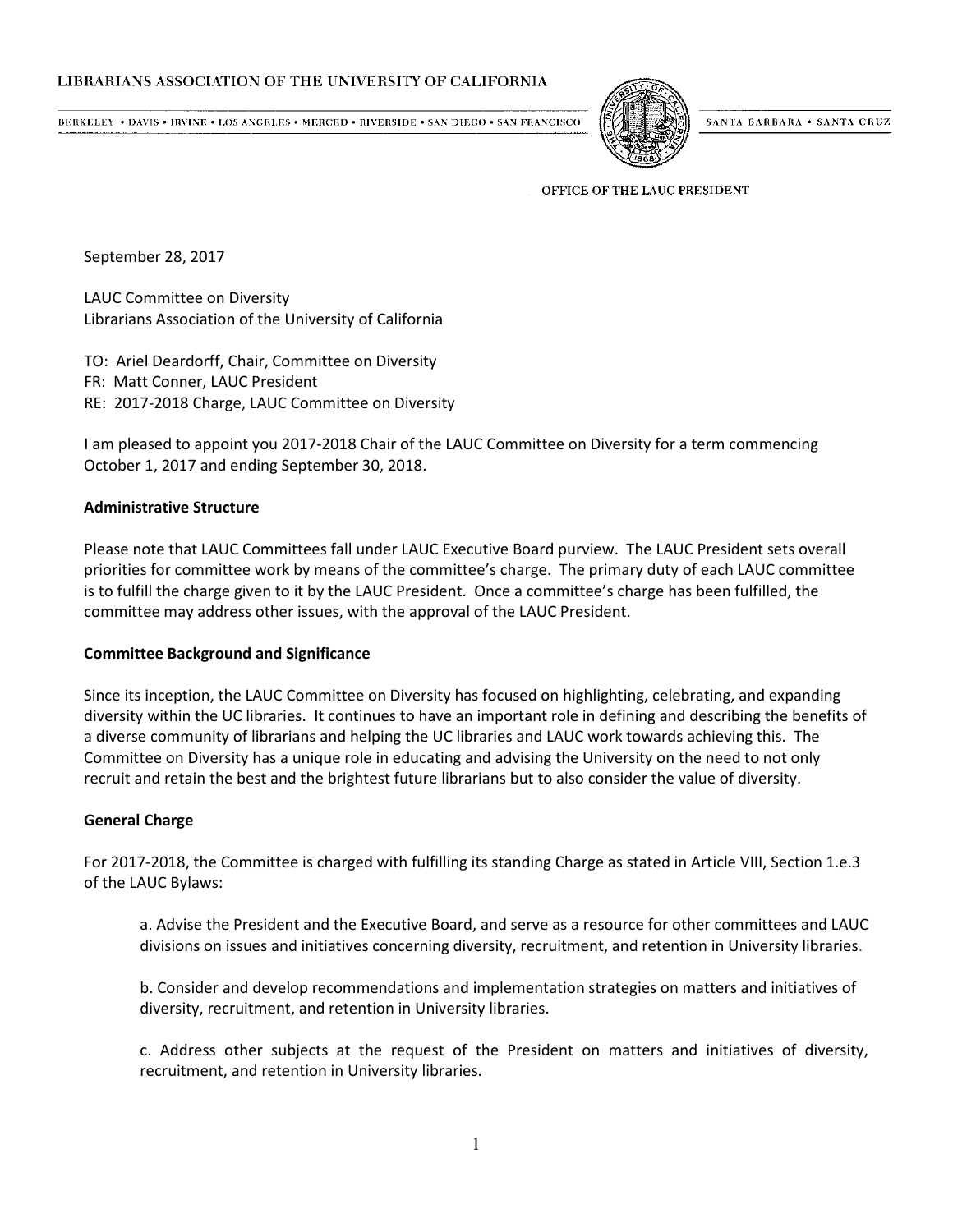#### **Specific Charges for 2017-2018**

- 1. Continue to regularly post profiles to the Meet our Members section of the LAUC website. Solicit new participants to be featured, and revise the campus rotation schedule of featured members, as necessary.
- 2. Continue to update and add entries to the LAU[C Diversity Resource page](https://lauc.ucop.edu/lauc-diversity-resources) as needed.
- 3. Consider and discuss changing the name of the Committee to Diversity & Inclusion Committee. If the Committee finds that a name change is warranted, propose an Amendment to the [LAUC Bylaws](https://lauc.ucop.edu/bylaws-procedures) following procedures listed therein.
- 4. Review and discuss previous LAUC diversity surveys, and make a recommendation as to whether a diversity survey should be conducted again, or if there are other ways of assessing diversity and inclusion efforts among UC librarians.

#### **Timeline**

As Chair of a standing committee, you will be expected to attend the monthly conference calls of the Board. If there is a conflict, just let me know, and we can work around it.

The Committee will need to present a mid-year report to the LAUC membership at the 2018 LAUC Spring Assembly. The report will include information on the committee's activities for the first half of the year, and plans for the remainder of the year. The Committee will also need to submit a final committee report to the President by September 1, 2018.

Reports should be submitted using the following format:

# **Reporting Guidelines**

SUBJECT LINE: [Committee Name] Report BODY OF MESSAGE:

TO: LAUC President FR: [Committee Name] RE: [Year (e.g., 2013/2014)] [Report Name (e.g., Final Report)]

Committee Charge: Summary of Action Items: Body of Report with Discussion and Recommendations [formatted as motions, in keeping with Sturgis]

Names of Committee Members Attachments (if any)

# **Committee Work and Meetings**

Committee business should be conducted via email or through the use of other technologies, such as conference call(s) or chat.